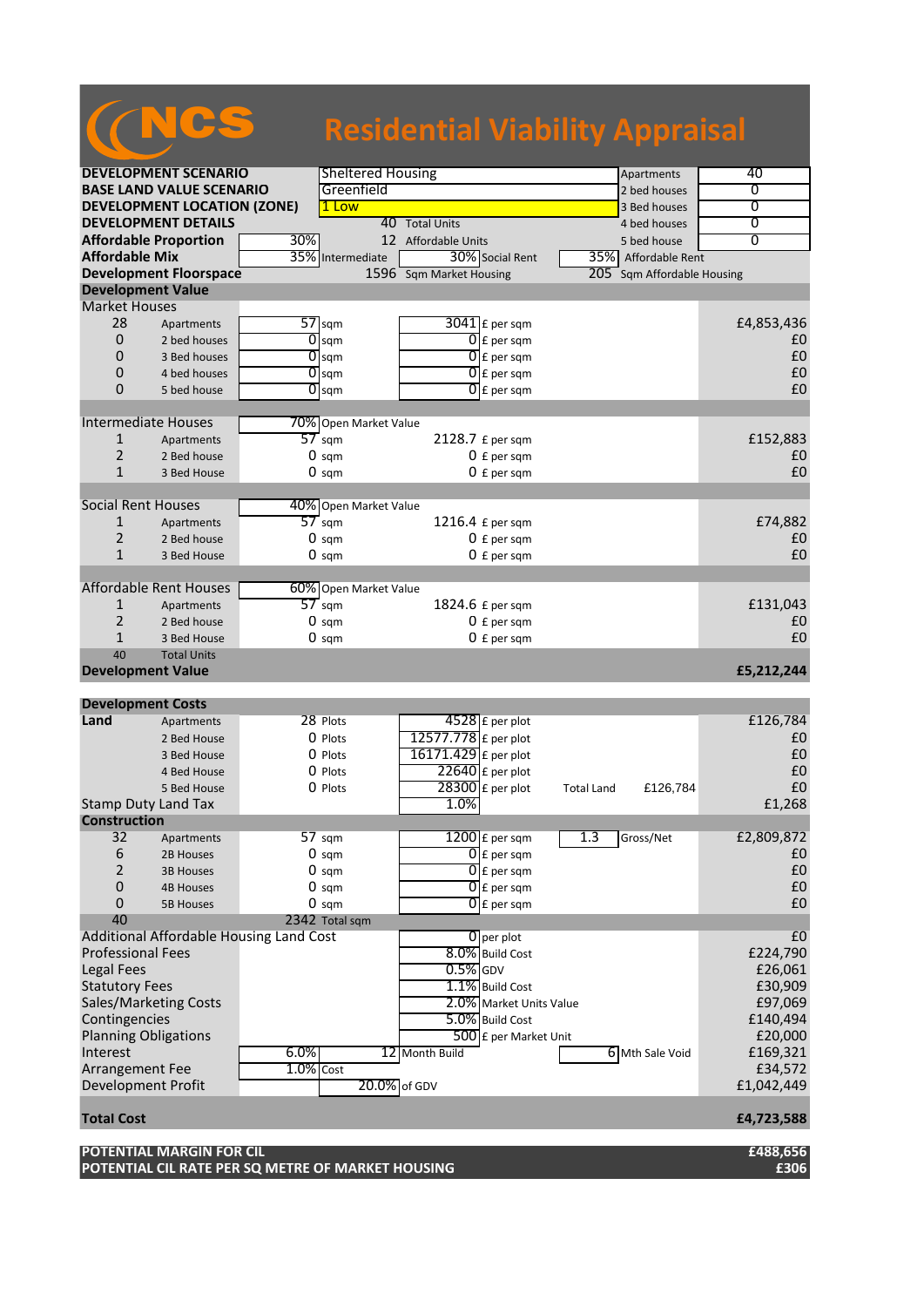|                             |                                         |                  |                          | <b>Residential Viability Appraisal</b> |                   |                        |                |
|-----------------------------|-----------------------------------------|------------------|--------------------------|----------------------------------------|-------------------|------------------------|----------------|
|                             |                                         |                  | <b>Sheltered Housing</b> |                                        |                   |                        | 40             |
|                             | <b>DEVELOPMENT SCENARIO</b>             |                  | Brownfield               |                                        |                   | Apartments             | 0              |
|                             | <b>BASE LAND VALUE SCENARIO</b>         |                  |                          |                                        |                   | 2 bed houses           |                |
|                             | <b>DEVELOPMENT LOCATION (ZONE)</b>      |                  | Low<br>1                 |                                        |                   | 3 Bed houses           | $\overline{0}$ |
|                             | <b>DEVELOPMENT DETAILS</b>              |                  |                          | 40 Total Units                         |                   | 4 bed houses           | 0              |
|                             | <b>Affordable Proportion</b>            | 30%              |                          | 12 Affordable Units                    |                   | 5 bed house            | $\overline{0}$ |
| <b>Affordable Mix</b>       |                                         | 35%              | Intermediate             | 30% Social Rent                        |                   | 35% Affordable Rent    |                |
|                             | <b>Development Floorspace</b>           |                  |                          | 1596 Sqm Market Housing                | 205               | Sqm Affordable Housing |                |
| <b>Development Value</b>    |                                         |                  |                          |                                        |                   |                        |                |
| <b>Market Houses</b>        |                                         |                  |                          |                                        |                   |                        |                |
| 28                          | Apartments                              |                  | $57$ sqm                 | $3041$ $E$ per sqm                     |                   |                        | £4,853,436     |
| 0                           | 2 bed houses                            | 0                | sqm                      | $\overline{0}$ E per sqm               |                   |                        | £0             |
| 0                           | 3 Bed houses                            |                  | $\overline{O}$ sqm       | $0$ E per sqm                          |                   |                        | £0             |
| 0                           | 4 bed houses                            |                  | $\overline{O}$ sqm       | 0<br>£ per sqm                         |                   |                        | £0             |
| 0                           |                                         |                  |                          |                                        |                   |                        | £0             |
|                             | 5 bed house                             |                  | $\overline{O}$ sqm       | $0$ E per sqm                          |                   |                        |                |
|                             |                                         |                  |                          |                                        |                   |                        |                |
|                             | <b>Intermediate Houses</b>              |                  | 70% Open Market Value    |                                        |                   |                        |                |
| $\mathbf{1}$                | Apartments                              | $57$ sqm         |                          | 2128.7 £ per sqm                       |                   |                        | £152,883       |
| $\overline{2}$              | 2 Bed house                             |                  | $0 \text{ sqm}$          | $0 f per$ sqm                          |                   |                        | £0             |
| $\mathbf{1}$                | 3 Bed House                             |                  | $0 \text{ sqm}$          | $0 f per$ sqm                          |                   |                        | £0             |
|                             |                                         |                  |                          |                                        |                   |                        |                |
| <b>Social Rent Houses</b>   |                                         |                  | 40% Open Market Value    |                                        |                   |                        |                |
| 1                           | Apartments                              | $57 \text{ sqm}$ |                          | 1216.4 £ per sqm                       |                   |                        | £74,882        |
| $\overline{2}$              | 2 Bed house                             |                  | $0 \text{ sqm}$          | $0 f per$ sqm                          |                   |                        | £0             |
| $\mathbf{1}$                | 3 Bed House                             |                  | $0 \text{ sqm}$          | $0 f per$ sqm                          |                   |                        | £0             |
|                             |                                         |                  |                          |                                        |                   |                        |                |
|                             | Affordable Rent Houses                  |                  | 60% Open Market Value    |                                        |                   |                        |                |
| 1                           | Apartments                              | $57$ sqm         |                          | 1824.6 £ per sqm                       |                   |                        | £131,043       |
|                             |                                         |                  |                          |                                        |                   |                        |                |
| $\overline{2}$              | 2 Bed house                             |                  | $0 \text{ sqm}$          | $0 f per$ sqm                          |                   |                        | £0             |
| $\mathbf{1}$                | 3 Bed House                             |                  | $0 \text{ sqm}$          | $0 f per$ sqm                          |                   |                        | £0             |
| 40                          | <b>Total Units</b>                      |                  |                          |                                        |                   |                        |                |
| <b>Development Value</b>    |                                         |                  |                          |                                        |                   |                        | £5,212,244     |
|                             |                                         |                  |                          |                                        |                   |                        |                |
| <b>Development Costs</b>    |                                         |                  |                          |                                        |                   |                        |                |
| Land                        | Apartments                              |                  | 28 Plots                 | 7664 $E$ per plot                      |                   |                        | £214,592       |
|                             | 2 Bed House                             |                  | O Plots                  | 21288.889 £ per plot                   |                   |                        | £0             |
|                             | 3 Bed House                             |                  | O Plots                  | 27371.429 £ per plot                   |                   |                        | £0             |
|                             | 4 Bed House                             |                  | 0 Plots                  | $38320$ £ per plot                     |                   |                        | £0             |
|                             | 5 Bed House                             |                  | 0 Plots                  | $47900$ £ per plot                     | <b>Total Land</b> | £214,592               | £0             |
|                             | Stamp Duty Land Tax                     |                  |                          | 1.0%                                   |                   |                        | £2,146         |
| <b>Construction</b>         |                                         |                  |                          |                                        |                   |                        |                |
| 32                          |                                         |                  |                          | $1200$ $E$ per sqm                     | 1.3               | Gross/Net              | £2,809,872     |
|                             | Apartments                              |                  | 57 sqm                   |                                        |                   |                        |                |
| 6                           | 2B Houses                               |                  | $0 \text{ sqm}$          | $\overline{0}$ £ per sqm               |                   |                        | £0             |
| $\overline{2}$              | <b>3B Houses</b>                        |                  | $0 \text{ sqm}$          | $[0]$ £ per sqm                        |                   |                        | £0             |
| 0                           | <b>4B Houses</b>                        |                  | $0 \text{ sqm}$          | $\overline{0}$ E per sqm               |                   |                        | £0             |
| 0                           | <b>5B Houses</b>                        |                  | $0 \text{ sqm}$          | $0$ E per sqm                          |                   |                        | £0             |
| 40                          |                                         |                  | 2342 Total sqm           |                                        |                   |                        |                |
|                             | Additional Affordable Housing Land Cost |                  |                          | $0$ per plot                           |                   |                        | E <sub>0</sub> |
| <b>Professional Fees</b>    |                                         |                  |                          | 8.0% Build Cost                        |                   |                        | £224,790       |
| Legal Fees                  |                                         |                  |                          | $0.5%$ GDV                             |                   |                        | £26,061        |
| <b>Statutory Fees</b>       |                                         |                  |                          | 1.1% Build Cost                        |                   |                        | £30,909        |
|                             | <b>Sales/Marketing Costs</b>            |                  |                          | 2.0% Market Units Value                |                   |                        | £97,069        |
|                             |                                         |                  |                          | 5.0% Build Cost                        |                   |                        | £140,494       |
| Contingencies               |                                         |                  |                          |                                        |                   |                        |                |
| <b>Planning Obligations</b> |                                         |                  |                          | 500 £ per Market Unit                  |                   |                        | £20,000        |
| Interest                    |                                         | 6.0%             |                          | 12 Month Build                         |                   | 6 Mth Sale Void        | £177,651       |
| Arrangement Fee             |                                         | $1.0\%$ Cost     |                          |                                        |                   |                        | £35,459        |
| Development Profit          |                                         |                  |                          | 20.0% of GDV                           |                   |                        | £1,042,449     |
|                             |                                         |                  |                          |                                        |                   |                        |                |
| <b>Total Cost</b>           |                                         |                  |                          |                                        |                   |                        | £4,821,491     |

**POTENTIAL MARGIN FOR CIL £390,753 POTENTIAL CIL RATE PER SQ METRE OF MARKET HOUSING £245**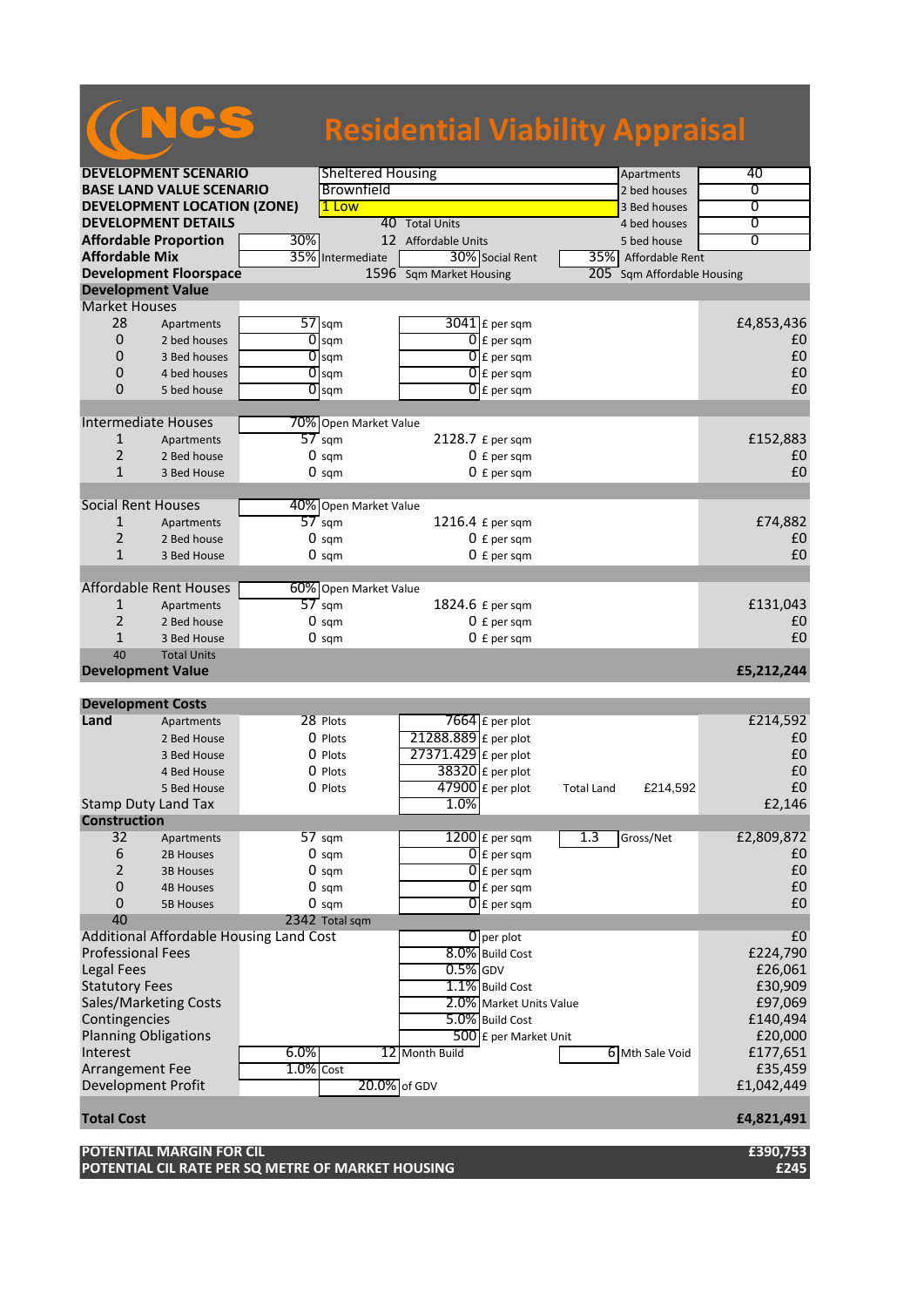|                             |                                         |              |                          | <b>Residential Viability Appraisal</b> |  |                   |                        |                |
|-----------------------------|-----------------------------------------|--------------|--------------------------|----------------------------------------|--|-------------------|------------------------|----------------|
|                             | <b>DEVELOPMENT SCENARIO</b>             |              | <b>Sheltered Housing</b> |                                        |  |                   | Apartments             | 40             |
|                             | <b>BASE LAND VALUE SCENARIO</b>         |              | <b>Market Comparable</b> |                                        |  |                   | 2 bed houses           | 0              |
|                             | <b>DEVELOPMENT LOCATION (ZONE)</b>      |              | 1 Low                    |                                        |  |                   | 3 Bed houses           | $\overline{0}$ |
|                             | <b>DEVELOPMENT DETAILS</b>              |              |                          | 40 Total Units                         |  |                   | 4 bed houses           | 0              |
|                             | <b>Affordable Proportion</b>            | 30%          |                          | 12 Affordable Units                    |  |                   | 5 bed house            | $\overline{0}$ |
| <b>Affordable Mix</b>       |                                         | 35%          | Intermediate             | 30% Social Rent<br>35%I                |  | Affordable Rent   |                        |                |
|                             | <b>Development Floorspace</b>           |              |                          | 1596 Sqm Market Housing                |  | 205               | Sqm Affordable Housing |                |
| <b>Development Value</b>    |                                         |              |                          |                                        |  |                   |                        |                |
| <b>Market Houses</b>        |                                         |              |                          |                                        |  |                   |                        |                |
| 28                          |                                         |              | $57$ sqm                 |                                        |  |                   |                        |                |
|                             | Apartments                              |              |                          | $3041$ $E$ per sqm                     |  |                   |                        | £4,853,436     |
| 0                           | 2 bed houses                            | 01           | sqm                      | $\overline{0}$ E per sqm               |  |                   |                        | £0             |
| 0                           | 3 Bed houses                            |              | $\overline{O}$ sqm       | $\overline{0}$ E per sqm               |  |                   |                        | £0             |
| 0                           | 4 bed houses                            |              | $\overline{O}$ sqm       | 0<br>£ per sqm                         |  |                   |                        | £0             |
| 0                           | 5 bed house                             |              | $\overline{O}$ sqm       | $\overline{0}$ E per sqm               |  |                   |                        | £0             |
|                             |                                         |              |                          |                                        |  |                   |                        |                |
| <b>Intermediate Houses</b>  |                                         |              | 70% Open Market Value    |                                        |  |                   |                        |                |
| $\mathbf{1}$                | Apartments                              |              | $57$ sqm                 | 2128.7 £ per sqm                       |  |                   |                        | £152,883       |
| 2                           | 2 Bed house                             |              | $0 \text{ sqm}$          | $0 f per$ sqm                          |  |                   |                        | £0             |
| $\mathbf{1}$                | 3 Bed House                             |              | $0 \text{ sqm}$          | $0 f per$ sqm                          |  |                   |                        | £0             |
|                             |                                         |              |                          |                                        |  |                   |                        |                |
| <b>Social Rent Houses</b>   |                                         |              | 40% Open Market Value    |                                        |  |                   |                        |                |
| 1                           | Apartments                              |              | $57$ sqm                 | 1216.4 £ per sqm                       |  |                   |                        | £74,882        |
| $\overline{2}$              | 2 Bed house                             |              | $0 \text{ sqm}$          | $0 f per$ sqm                          |  |                   |                        | £0             |
| $\mathbf{1}$                | 3 Bed House                             |              | $0 \text{ sqm}$          | $0 f per$ sqm                          |  |                   |                        | £0             |
|                             |                                         |              |                          |                                        |  |                   |                        |                |
|                             | <b>Affordable Rent Houses</b>           |              | 60% Open Market Value    |                                        |  |                   |                        |                |
| 1                           | Apartments                              |              | $57 \text{ sqm}$         | 1824.6 £ per sqm                       |  |                   |                        | £131,043       |
| $\overline{2}$              | 2 Bed house                             |              | $0 \text{ sqm}$          | $0 f per$ sqm                          |  |                   |                        | £0             |
| $\mathbf 1$                 | 3 Bed House                             |              | $0 \text{ sqm}$          | $0 f per$ sqm                          |  |                   |                        | £0             |
| 40                          | <b>Total Units</b>                      |              |                          |                                        |  |                   |                        |                |
| <b>Development Value</b>    |                                         |              |                          |                                        |  |                   |                        |                |
|                             |                                         |              |                          |                                        |  |                   |                        | £5,212,244     |
|                             |                                         |              |                          |                                        |  |                   |                        |                |
| <b>Development Costs</b>    |                                         |              |                          |                                        |  |                   |                        |                |
| Land                        | Apartments                              |              | 28 Plots                 | $8000$ $E$ per plot                    |  |                   |                        | £224,000       |
|                             | 2 Bed House                             |              | $0$ Plots                | 22222.222 £ per plot                   |  |                   |                        | £0             |
|                             | 3 Bed House                             |              | 0 Plots                  | 28571.429 £ per plot                   |  |                   |                        | £0             |
|                             | 4 Bed House                             |              | 0 Plots                  | $40000$ £ per plot                     |  |                   |                        | £0             |
|                             | 5 Bed House                             |              | 0 Plots                  | $50000$ £ per plot                     |  | <b>Total Land</b> | £224,000               | £0             |
| Stamp Duty Land Tax         |                                         |              |                          | 1.0%                                   |  |                   |                        | £2,240         |
| <b>Construction</b>         |                                         |              |                          |                                        |  |                   |                        |                |
| 32                          | Apartments                              |              | 57 sqm                   | $1200$ $E$ per sqm                     |  | 1.3               | Gross/Net              | £2,809,872     |
| 6                           | 2B Houses                               |              | $0 \text{ sqm}$          | $0 \mathsf{E}$ per sqm                 |  |                   |                        | £0             |
| 2                           | <b>3B Houses</b>                        |              | $0 \text{ sqm}$          | $\overline{0}$ E per sqm               |  |                   |                        | £0             |
| 0                           | <b>4B Houses</b>                        |              | $0 \text{ sam}$          | $\overline{0}$ E per sqm               |  |                   |                        | £0             |
| $\mathbf{0}$                | <b>5B Houses</b>                        |              | $0 \text{ sqm}$          | $\overline{0}$ E per sqm               |  |                   |                        | £0             |
| 40                          |                                         |              | 2342 Total sqm           |                                        |  |                   |                        |                |
|                             | Additional Affordable Housing Land Cost |              |                          | O per plot                             |  |                   |                        | E <sub>0</sub> |
| <b>Professional Fees</b>    |                                         |              |                          | 8.0% Build Cost                        |  |                   |                        | £224,790       |
| Legal Fees                  |                                         |              |                          | $0.5\%$ GDV                            |  |                   |                        | £26,061        |
| <b>Statutory Fees</b>       |                                         |              |                          | 1.1% Build Cost                        |  |                   |                        | £30,909        |
|                             | Sales/Marketing Costs                   |              |                          | 2.0% Market Units Value                |  |                   |                        | £97,069        |
| Contingencies               |                                         |              |                          | 5.0% Build Cost                        |  |                   |                        | £140,494       |
|                             |                                         |              |                          |                                        |  |                   |                        |                |
| <b>Planning Obligations</b> |                                         |              |                          | 500 £ per Market Unit                  |  |                   |                        | £20,000        |
| Interest                    |                                         | 6.0%         |                          | 12 Month Build                         |  |                   | 6 Mth Sale Void        | £178,544       |
| Arrangement Fee             |                                         | $1.0\%$ Cost |                          |                                        |  |                   |                        | £35,554        |
| Development Profit          |                                         |              | 20.0% of GDV             |                                        |  |                   |                        | £1,042,449     |

**Total Cost £4,831,981**

**POTENTIAL MARGIN FOR CIL £380,263 POTENTIAL CIL RATE PER SQ METRE OF MARKET HOUSING £238**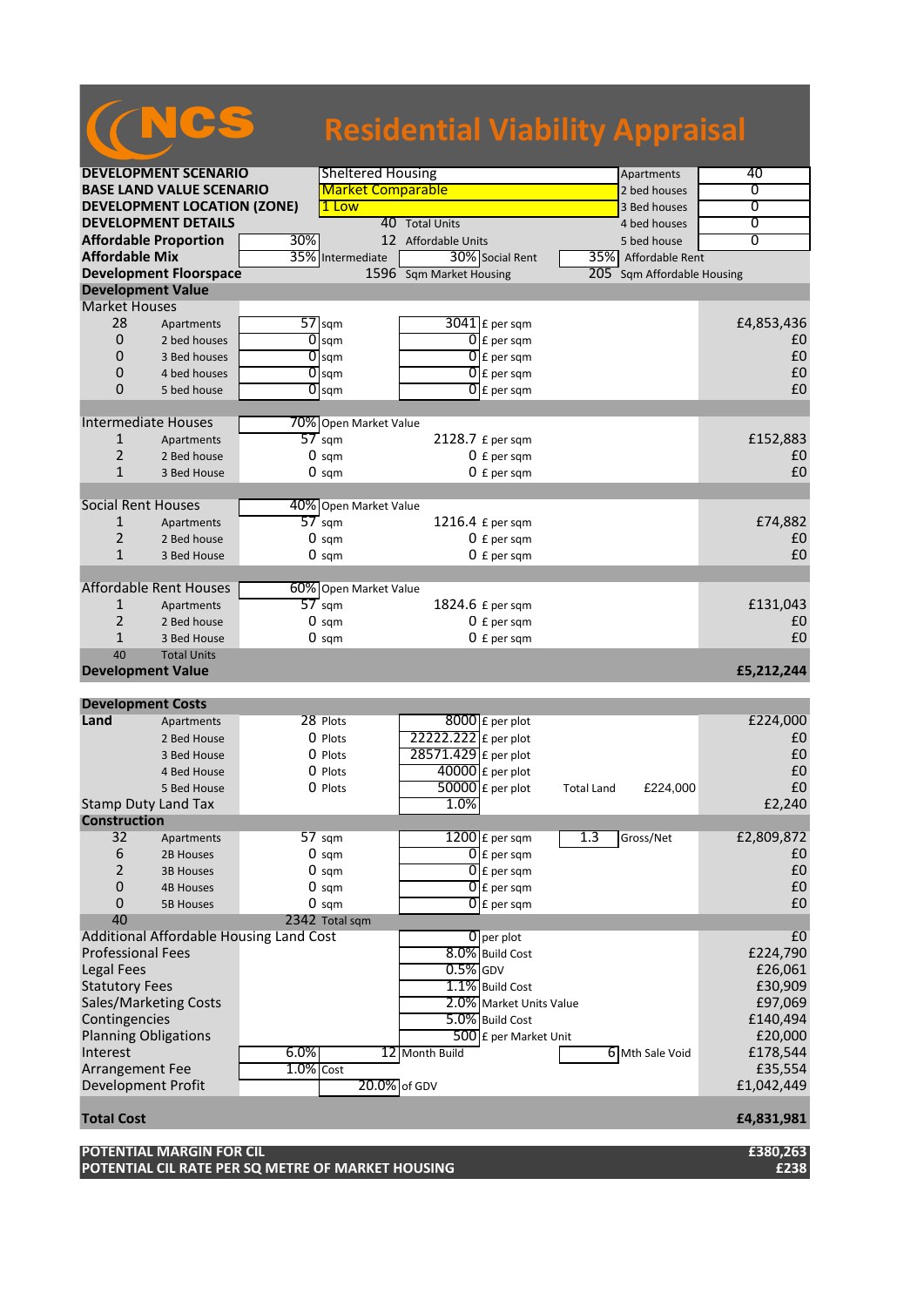|                                            |                                         |              |                          | <b>Residential Viability Appraisal</b>     |                               |                |
|--------------------------------------------|-----------------------------------------|--------------|--------------------------|--------------------------------------------|-------------------------------|----------------|
|                                            | <b>DEVELOPMENT SCENARIO</b>             |              | <b>Sheltered Housing</b> |                                            | Apartments                    | 40             |
|                                            | <b>BASE LAND VALUE SCENARIO</b>         |              | Greenfield               |                                            | 2 bed houses                  | 0              |
|                                            | <b>DEVELOPMENT LOCATION (ZONE)</b>      |              | 2 Medium                 |                                            | 3 Bed houses                  | $\overline{0}$ |
|                                            | <b>DEVELOPMENT DETAILS</b>              |              |                          | 40 Total Units                             | 4 bed houses                  | 0              |
| <b>Affordable Proportion</b>               |                                         | 30%          |                          | 12 Affordable Units                        | 5 bed house                   | $\overline{0}$ |
| <b>Affordable Mix</b>                      |                                         | 35%          | Intermediate             | 30% Social Rent                            | 35% Affordable Rent           |                |
|                                            | <b>Development Floorspace</b>           |              |                          | 1596 Sqm Market Housing                    | 205<br>Sqm Affordable Housing |                |
| <b>Development Value</b>                   |                                         |              |                          |                                            |                               |                |
| <b>Market Houses</b>                       |                                         |              |                          |                                            |                               |                |
| 28                                         | Apartments                              |              | $57$ sqm                 | $3374$ £ per sqm                           |                               | £5,384,904     |
| $\mathbf{0}$                               | 2 bed houses                            | 0            | sqm                      | $\overline{0}$ E per sqm                   |                               | £0             |
| 0                                          | 3 Bed houses                            |              | $\overline{0}$ sqm       | $\overline{0}$ E per sqm                   |                               | £0             |
| 0                                          | 4 bed houses                            |              | $\overline{0}$ sqm       | $\overline{0}$ E per sqm                   |                               | £0             |
| 0                                          | 5 bed house                             |              | $\overline{O}$ sqm       | $[0]$ £ per sqm                            |                               | £0             |
|                                            |                                         |              |                          |                                            |                               |                |
| <b>Intermediate Houses</b>                 |                                         |              | 70% Open Market Value    |                                            |                               |                |
| $\mathbf{1}$                               | Apartments                              |              | $57$ sqm                 | 2361.8 £ per sqm                           |                               | £169,624       |
| $\overline{2}$                             | 2 Bed house                             |              | $0 \text{ sqm}$          | $0 f per$ sqm                              |                               | £0             |
| $\mathbf{1}$                               | 3 Bed House                             |              | $0 \text{ sqm}$          | $0 f per$ sqm                              |                               | £0             |
|                                            |                                         |              |                          |                                            |                               |                |
| <b>Social Rent Houses</b>                  |                                         |              | 40% Open Market Value    |                                            |                               |                |
| $\mathbf{1}$                               | Apartments                              |              | $57$ sqm                 | 1349.6 £ per sqm                           |                               | £83,081        |
| $\overline{2}$                             | 2 Bed house                             |              | $0 \text{ sqm}$          | $0 f per$ sqm                              |                               | £0             |
| $\mathbf{1}$                               | 3 Bed House                             |              | $0 \text{ sqm}$          | $0 f per$ sqm                              |                               | £0             |
|                                            | <b>Affordable Rent Houses</b>           |              | 60% Open Market Value    |                                            |                               |                |
| 1                                          | Apartments                              |              | $57$ sqm                 | 2024.4 £ per sqm                           |                               | £145,392       |
| $\overline{2}$                             | 2 Bed house                             |              | $0 \text{ sqm}$          | $0 f per$ sqm                              |                               | £0             |
| $\mathbf{1}$                               | 3 Bed House                             |              | $0 \text{ sqm}$          | $0 f per$ sqm                              |                               | £0             |
| 40                                         | <b>Total Units</b>                      |              |                          |                                            |                               |                |
| <b>Development Value</b>                   |                                         |              |                          |                                            |                               | £5,783,002     |
|                                            |                                         |              |                          |                                            |                               |                |
| <b>Development Costs</b>                   |                                         |              | 28 Plots                 |                                            |                               |                |
| Land                                       | Apartments                              |              |                          | $13604$ E per plot                         |                               | £380,912       |
|                                            | 2 Bed House                             |              | O Plots                  | 37788.889 £ per plot                       |                               | £0             |
|                                            | 3 Bed House                             |              | O Plots                  | 48371.429 £ per plot<br>$67720$ £ per plot |                               | £0<br>£0       |
|                                            | 4 Bed House                             |              | 0 Plots<br>0 Plots       | $84650$ £ per plot                         |                               | £0             |
|                                            | 5 Bed House                             |              |                          | $3.0\%$                                    | £380,912<br><b>Total Land</b> | £11,427        |
| Stamp Duty Land Tax<br><b>Construction</b> |                                         |              |                          |                                            |                               |                |
| 32                                         | Apartments                              |              | 57 sqm                   | $1200$ $E$ per sqm                         | 1.3<br>Gross/Net              | £2,809,872     |
| 6                                          | 2B Houses                               |              | $0 \text{ sqm}$          | $\overline{0}$ £ per sqm                   |                               | £0             |
| $\overline{2}$                             | <b>3B Houses</b>                        |              | $0 \text{ sqm}$          | $\overline{0}$ E per sqm                   |                               | £0             |
| 0                                          | <b>4B Houses</b>                        |              | $0 \text{ sqm}$          | $0 \mathsf{E}$ per sqm                     |                               | £0             |
| 0                                          | <b>5B Houses</b>                        |              | $0 \text{ sqm}$          | $\overline{0}$ £ per sqm                   |                               | £0             |
| 40                                         |                                         |              | 2342 Total sqm           |                                            |                               |                |
|                                            | Additional Affordable Housing Land Cost |              |                          | 11337 per plot                             |                               | £136,040       |
| <b>Professional Fees</b>                   |                                         |              |                          | 8.0% Build Cost                            |                               | £224,790       |
| Legal Fees                                 |                                         |              |                          | $0.5%$ GDV                                 |                               | £28,915        |
| <b>Statutory Fees</b>                      |                                         |              |                          | 1.1% Build Cost                            |                               | £30,909        |
| Sales/Marketing Costs                      |                                         |              |                          | 2.0% Market Units Value                    |                               | £107,698       |
| Contingencies                              |                                         |              |                          | 5.0% Build Cost                            |                               | £147,296       |
| <b>Planning Obligations</b>                |                                         |              |                          | 500 £ per Market Unit                      |                               | £20,000        |
| Interest                                   |                                         | 6.0%         |                          | 12 Month Build                             | 6 Mth Sale Void               | £201,487       |
| Arrangement Fee                            |                                         | $1.0\%$ Cost |                          |                                            |                               | £38,779        |
| <b>Development Profit</b>                  |                                         |              |                          | 20.0% of GDV                               |                               | £1,156,600     |
| <b>Total Cost</b>                          |                                         |              |                          |                                            |                               | £5,294,724     |
|                                            | <b>POTENTIAL MARGIN FOR CIL</b>         |              |                          |                                            |                               | £488,278       |

**POTENTIAL CIL RATE PER SQ METRE OF MARKET HOUSING £306**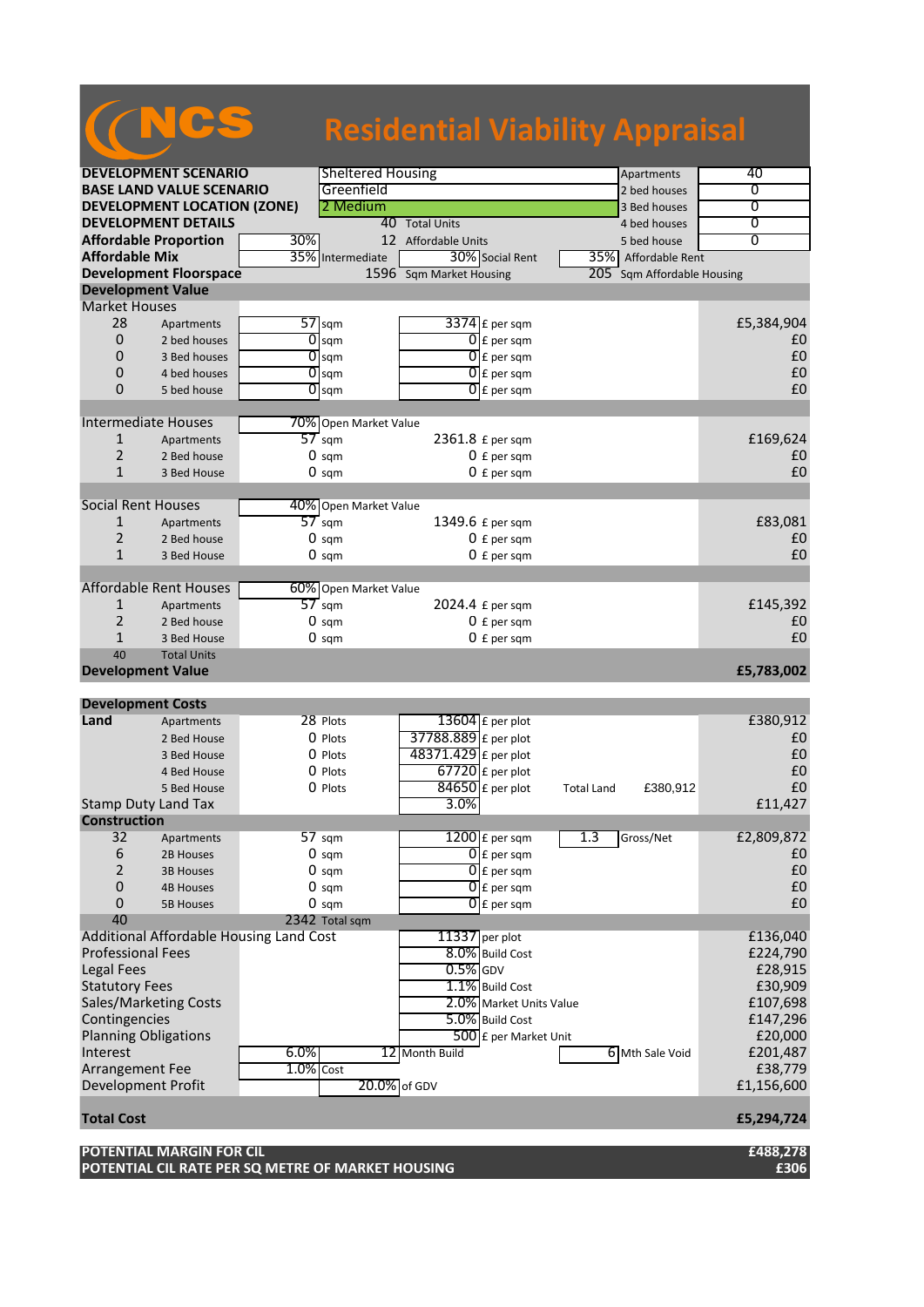|                                              |                                                                               |              |                          |                          | <b>Residential Viability Appraisal</b> |                     |
|----------------------------------------------|-------------------------------------------------------------------------------|--------------|--------------------------|--------------------------|----------------------------------------|---------------------|
|                                              | <b>DEVELOPMENT SCENARIO</b>                                                   |              | <b>Sheltered Housing</b> |                          | Apartments                             | 40                  |
|                                              | <b>BASE LAND VALUE SCENARIO</b>                                               |              | Brownfield               |                          | 2 bed houses                           | 0                   |
|                                              | <b>DEVELOPMENT LOCATION (ZONE)</b>                                            |              | 2 Medium                 |                          | 3 Bed houses                           | 0                   |
|                                              | <b>DEVELOPMENT DETAILS</b>                                                    |              |                          | 40 Total Units           | 4 bed houses                           | 0                   |
|                                              | <b>Affordable Proportion</b>                                                  | 30%          |                          | 12 Affordable Units      | 5 bed house                            | $\overline{0}$      |
| <b>Affordable Mix</b>                        |                                                                               | 35%          | Intermediate             | 30% Social Rent          | 35% Affordable Rent                    |                     |
|                                              | <b>Development Floorspace</b>                                                 |              |                          | 1596 Sqm Market Housing  | 205 Sqm Affordable Housing             |                     |
| <b>Development Value</b>                     |                                                                               |              |                          |                          |                                        |                     |
| <b>Market Houses</b>                         |                                                                               |              |                          |                          |                                        |                     |
| 28                                           | Apartments                                                                    |              | $57$ sqm                 | $3374$ £ per sqm         |                                        | £5,384,904          |
| 0                                            | 2 bed houses                                                                  | 0            | sqm                      | $\overline{0}$ E per sqm |                                        | £0                  |
| 0                                            | 3 Bed houses                                                                  |              | $\overline{0}$ sqm       | $\overline{0}$ E per sqm |                                        | £0                  |
| 0                                            | 4 bed houses                                                                  |              | $\overline{0}$ sqm       | $\overline{0}$ E per sqm |                                        | £0                  |
| 0                                            | 5 bed house                                                                   |              | $\overline{O}$ sqm       | $\overline{0}$ E per sqm |                                        | £0                  |
|                                              |                                                                               |              |                          |                          |                                        |                     |
|                                              | <b>Intermediate Houses</b>                                                    |              | 70% Open Market Value    |                          |                                        |                     |
| $\mathbf{1}$                                 | Apartments                                                                    |              | $57$ sqm                 | 2361.8 £ per sqm         |                                        | £169,624            |
| 2                                            | 2 Bed house                                                                   |              | $0 \text{ sqm}$          | $0 f per$ sqm            |                                        | £0                  |
| $\mathbf{1}$                                 | 3 Bed House                                                                   |              | $0 \text{ sqm}$          | $0 f per$ sqm            |                                        | £0                  |
|                                              |                                                                               |              |                          |                          |                                        |                     |
| <b>Social Rent Houses</b>                    |                                                                               |              | 40% Open Market Value    |                          |                                        |                     |
| 1                                            | Apartments                                                                    |              | $57 \text{ sqm}$         | 1349.6 £ per sqm         |                                        | £83,081             |
| 2                                            | 2 Bed house                                                                   |              | $0 \text{ sqm}$          | 0 £ per sqm              |                                        | £0                  |
| $\mathbf{1}$                                 | 3 Bed House                                                                   |              | $0 \text{ sqm}$          | $0 f per$ sqm            |                                        | £0                  |
|                                              |                                                                               |              |                          |                          |                                        |                     |
|                                              | Affordable Rent Houses                                                        |              | 60% Open Market Value    |                          |                                        |                     |
| 1                                            | Apartments                                                                    |              | $57$ sqm                 | 2024.4 £ per sqm         |                                        | £145,392            |
| $\overline{2}$                               | 2 Bed house                                                                   |              | $0 \text{ sqm}$          | $0 f per$ sqm            |                                        | £0                  |
| $\mathbf{1}$                                 | 3 Bed House                                                                   |              | $0 \text{ sqm}$          | $0 f per$ sqm            |                                        | £0                  |
| 40                                           | <b>Total Units</b>                                                            |              |                          |                          |                                        |                     |
| <b>Development Value</b>                     |                                                                               |              |                          |                          |                                        | £5,783,002          |
| <b>Development Costs</b>                     |                                                                               |              |                          |                          |                                        |                     |
| Land                                         | Apartments                                                                    |              | 28 Plots                 | $16740$ £ per plot       |                                        | £468,720            |
|                                              | 2 Bed House                                                                   |              | $0$ Plots                | 46500 £ per plot         |                                        | £0                  |
|                                              | 3 Bed House                                                                   |              | O Plots                  | 59785.714 £ per plot     |                                        | £0                  |
|                                              | 4 Bed House                                                                   |              | 0 Plots                  | 83700 £ per plot         |                                        | £0                  |
|                                              | 5 Bed House                                                                   |              | 0 Plots                  | $104625$ £ per plot      | £468,720<br><b>Total Land</b>          | £0                  |
|                                              | <b>Stamp Duty Land Tax</b>                                                    |              |                          | $3.0\%$                  |                                        | £14,062             |
| <b>Construction</b>                          |                                                                               |              |                          |                          |                                        |                     |
| 32                                           | Apartments                                                                    |              | 57 sqm                   | $1200$ $E$ per sqm       | 1.3<br>Gross/Net                       | £2,809,872          |
| 6                                            | 2B Houses                                                                     |              | $0 \text{ sqm}$          | $\overline{0}$ £ per sqm |                                        | £0                  |
| $\overline{2}$                               | <b>3B Houses</b>                                                              |              | $0 \text{ sqm}$          | $[0]$ £ per sqm          |                                        | £0                  |
| 0                                            | <b>4B Houses</b>                                                              |              | $0 \text{ sqm}$          | $\overline{0}$ E per sqm |                                        | £0                  |
| 0                                            | <b>5B Houses</b>                                                              |              | $0 \text{ sqm}$          | $\overline{0}$ E per sqm |                                        | £0                  |
| 40                                           |                                                                               |              | 2342 Total sqm           |                          |                                        |                     |
|                                              | Additional Affordable Housing Land Cost                                       |              |                          | 13950 per plot           |                                        | £167,400            |
| <b>Professional Fees</b>                     |                                                                               |              |                          | 8.0% Build Cost          |                                        | £224,790            |
| Legal Fees                                   |                                                                               |              |                          | $0.5\%$ GDV              |                                        | £28,915             |
| <b>Statutory Fees</b>                        |                                                                               |              |                          | 1.1% Build Cost          |                                        | £30,909             |
|                                              | Sales/Marketing Costs                                                         |              |                          | 2.0% Market Units Value  |                                        | £107,698            |
|                                              |                                                                               |              |                          |                          |                                        |                     |
| Contingencies<br><b>Planning Obligations</b> |                                                                               |              |                          | 5.0% Build Cost          |                                        | £148,864<br>£20,000 |
|                                              |                                                                               |              |                          | 500 £ per Market Unit    |                                        |                     |
| Interest                                     |                                                                               | 6.0%         |                          | 12 Month Build           | 6 Mth Sale Void                        | £211,528            |
| Arrangement Fee                              |                                                                               | $1.0\%$ Cost |                          |                          |                                        | £40,012             |
| <b>Development Profit</b>                    |                                                                               |              | 20.0% of GDV             |                          |                                        | £1,156,600          |
| <b>Total Cost</b>                            |                                                                               |              |                          |                          |                                        | £5,429,370          |
|                                              | POTENTIAL MARGIN FOR CIL<br>POTENTIAL CIL RATE PER SQ METRE OF MARKET HOUSING |              |                          |                          |                                        | £353,632<br>£222    |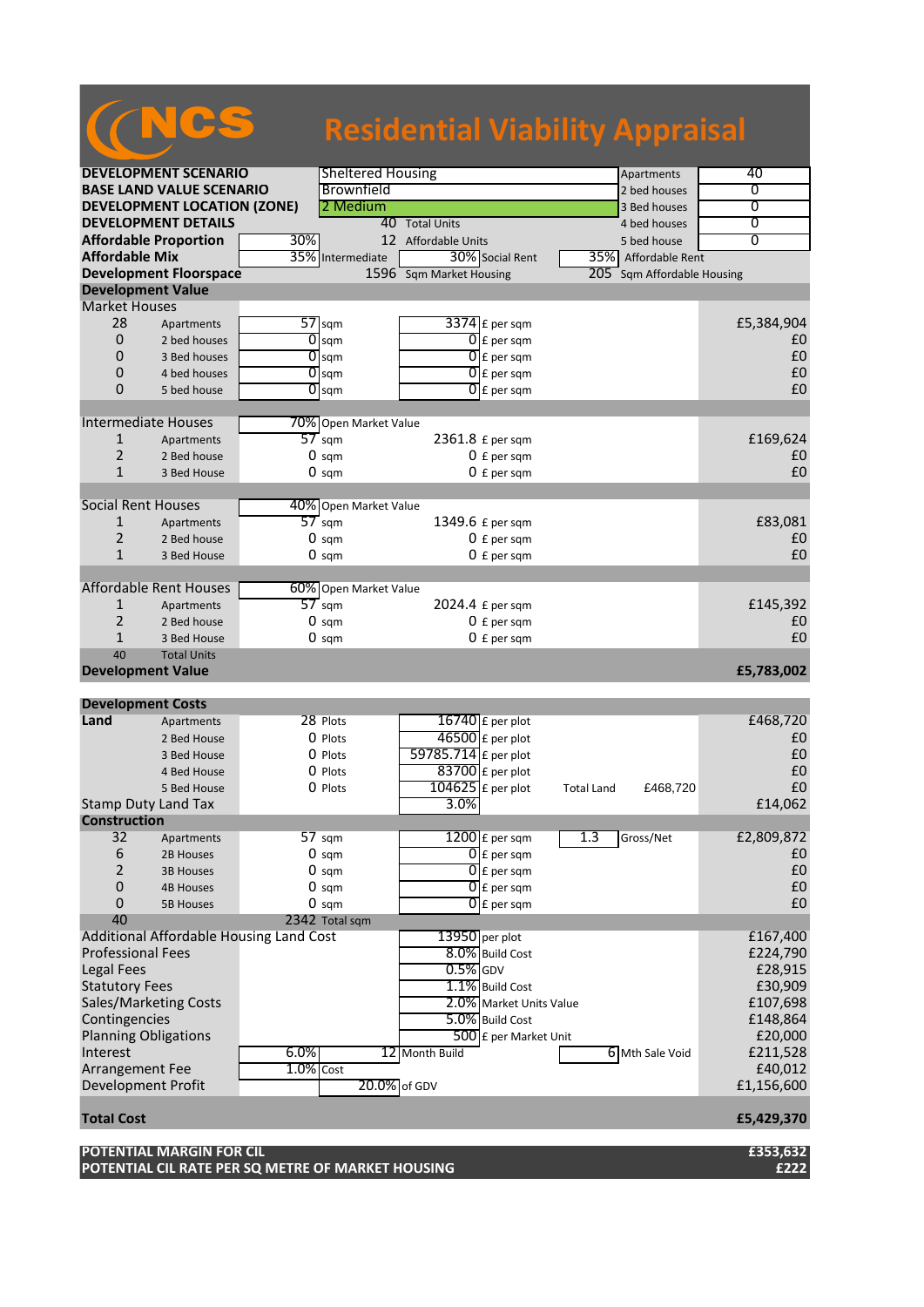|                             |                                         |                  |                          | <b>Residential Viability Appraisal</b> |                   |                        |                |
|-----------------------------|-----------------------------------------|------------------|--------------------------|----------------------------------------|-------------------|------------------------|----------------|
|                             | <b>DEVELOPMENT SCENARIO</b>             |                  | <b>Sheltered Housing</b> |                                        |                   | Apartments             | 40             |
|                             | <b>BASE LAND VALUE SCENARIO</b>         |                  | <b>Market Comparable</b> |                                        |                   | 2 bed houses           | 0              |
|                             | <b>DEVELOPMENT LOCATION (ZONE)</b>      |                  | 2 Medium                 |                                        |                   | 3 Bed houses           | 0              |
|                             | <b>DEVELOPMENT DETAILS</b>              |                  |                          | 40 Total Units                         |                   | 4 bed houses           | 0              |
|                             | <b>Affordable Proportion</b>            | 30%              |                          | 12 Affordable Units                    |                   | 5 bed house            | $\overline{0}$ |
| <b>Affordable Mix</b>       |                                         | 35%              | Intermediate             | 30% Social Rent                        | 35%I              | Affordable Rent        |                |
|                             |                                         |                  |                          |                                        |                   |                        |                |
|                             | <b>Development Floorspace</b>           |                  |                          | 1596 Sqm Market Housing                | 205               | Sqm Affordable Housing |                |
| <b>Development Value</b>    |                                         |                  |                          |                                        |                   |                        |                |
| <b>Market Houses</b>        |                                         |                  |                          |                                        |                   |                        |                |
| 28                          | Apartments                              | $57$ sqm         |                          | $3374$ £ per sqm                       |                   |                        | £5,384,904     |
| 0                           | 2 bed houses                            |                  | $\overline{0}$ sqm       | $\overline{0}$ E per sqm               |                   |                        | £0             |
| 0                           | 3 Bed houses                            |                  | $\overline{O}$ sqm       | $0$ E per sqm                          |                   |                        | £0             |
| 0                           | 4 bed houses                            |                  | $\overline{0}$ sqm       | 0<br>£ per sqm                         |                   |                        | £0             |
| 0                           | 5 bed house                             |                  | $\overline{O}$ sqm       | $[0]$ £ per sqm                        |                   |                        | £0             |
|                             |                                         |                  |                          |                                        |                   |                        |                |
| <b>Intermediate Houses</b>  |                                         |                  | 70% Open Market Value    |                                        |                   |                        |                |
| $\mathbf{1}$                | Apartments                              | $57$ sqm         |                          | 2361.8 £ per sqm                       |                   |                        | £169,624       |
| 2                           | 2 Bed house                             |                  | $0 \text{ sqm}$          | $0$ £ per sqm                          |                   |                        | £0             |
| $\mathbf{1}$                | 3 Bed House                             |                  |                          |                                        |                   |                        | £0             |
|                             |                                         |                  | $0 \text{ sqm}$          | $0 f per$ sqm                          |                   |                        |                |
| <b>Social Rent Houses</b>   |                                         |                  |                          |                                        |                   |                        |                |
|                             |                                         |                  | 40% Open Market Value    |                                        |                   |                        |                |
| 1                           | Apartments                              | $57$ sqm         |                          | 1349.6 £ per sqm                       |                   |                        | £83,081        |
| 2                           | 2 Bed house                             |                  | $0 \text{ sqm}$          | $0 f per$ sqm                          |                   |                        | £0             |
| $\mathbf{1}$                | 3 Bed House                             |                  | $0 \text{ sqm}$          | $0 f per$ sqm                          |                   |                        | £0             |
|                             |                                         |                  |                          |                                        |                   |                        |                |
|                             | <b>Affordable Rent Houses</b>           |                  | 60% Open Market Value    |                                        |                   |                        |                |
| 1                           | Apartments                              | $57$ sqm         |                          | 2024.4 £ per sqm                       |                   |                        | £145,392       |
| $\overline{2}$              | 2 Bed house                             |                  | $0 \text{ sqm}$          | $0$ £ per sqm                          |                   |                        | £0             |
| $\mathbf{1}$                | 3 Bed House                             |                  | $0 \text{ sqm}$          | $0 f per$ sqm                          |                   |                        | £0             |
| 40                          | <b>Total Units</b>                      |                  |                          |                                        |                   |                        |                |
| <b>Development Value</b>    |                                         |                  |                          |                                        |                   |                        | £5,783,002     |
|                             |                                         |                  |                          |                                        |                   |                        |                |
| <b>Development Costs</b>    |                                         |                  |                          |                                        |                   |                        |                |
| Land                        | Apartments                              |                  | 28 Plots                 | $20000$ $E$ per plot                   |                   |                        | £560,000       |
|                             | 2 Bed House                             |                  | O Plots                  | 55555.556 £ per plot                   |                   |                        | £0             |
|                             | 3 Bed House                             |                  | O Plots                  | $71428.571$ £ per plot                 |                   |                        | £0             |
|                             |                                         |                  |                          | $100000$ £ per plot                    |                   |                        | £0             |
|                             | 4 Bed House                             |                  | 0 Plots                  |                                        |                   |                        |                |
|                             | 5 Bed House                             |                  | 0 Plots                  | 125000 £ per plot                      | <b>Total Land</b> | £560,000               | £0             |
| <b>Stamp Duty Land Tax</b>  |                                         |                  |                          | 4.0%                                   |                   |                        | £22,400        |
| <b>Construction</b>         |                                         |                  |                          |                                        |                   |                        |                |
| 32                          | Apartments                              | $57 \text{ sqm}$ |                          | $1200$ £ per sqm                       | 1.3               | Gross/Net              | £2,809,872     |
| 6                           | 2B Houses                               |                  | $0 \text{ sqm}$          | $\overline{0}$ £ per sqm               |                   |                        | £0             |
| $\overline{2}$              | <b>3B Houses</b>                        |                  | $0 \text{ sqm}$          | $\overline{0}$ £ per sqm               |                   |                        | £0             |
| 0                           | <b>4B Houses</b>                        |                  | $0 \text{ sqm}$          | $\overline{0}$ E per sqm               |                   |                        | £0             |
| 0                           | <b>5B Houses</b>                        |                  | $0 \text{ sqm}$          | $\overline{0}$ E per sam               |                   |                        | £0             |
| 40                          |                                         |                  | 2342 Total sqm           |                                        |                   |                        |                |
|                             | Additional Affordable Housing Land Cost |                  |                          | 16667 per plot                         |                   |                        | £200,000       |
| <b>Professional Fees</b>    |                                         |                  |                          | 8.0% Build Cost                        |                   |                        | £224,790       |
| Legal Fees                  |                                         |                  |                          | $0.5%$ GDV                             |                   |                        | £28,915        |
|                             |                                         |                  |                          | 1.1% Build Cost                        |                   |                        |                |
| <b>Statutory Fees</b>       |                                         |                  |                          |                                        |                   |                        | £30,909        |
|                             | Sales/Marketing Costs                   |                  |                          | 2.0% Market Units Value                |                   |                        | £107,698       |
| Contingencies               |                                         |                  |                          | 5.0% Build Cost                        |                   |                        | £150,494       |
| <b>Planning Obligations</b> |                                         |                  |                          | 500 £ per Market Unit                  |                   |                        | £20,000        |
| Interest                    |                                         | $6.0\%$          |                          | 12 Month Build                         |                   | 6 Mth Sale Void        | £222,493       |
| Arrangement Fee             |                                         | $1.0%$ Cost      |                          |                                        |                   |                        | £41,351        |
| Development Profit          |                                         |                  |                          | 20.0% of GDV                           |                   |                        | £1,156,600     |
|                             |                                         |                  |                          |                                        |                   |                        |                |
| <b>Total Cost</b>           |                                         |                  |                          |                                        |                   |                        | £5,575,521     |

**POTENTIAL MARGIN FOR CIL £207,481 POTENTIAL CIL RATE PER SQ METRE OF MARKET HOUSING £130**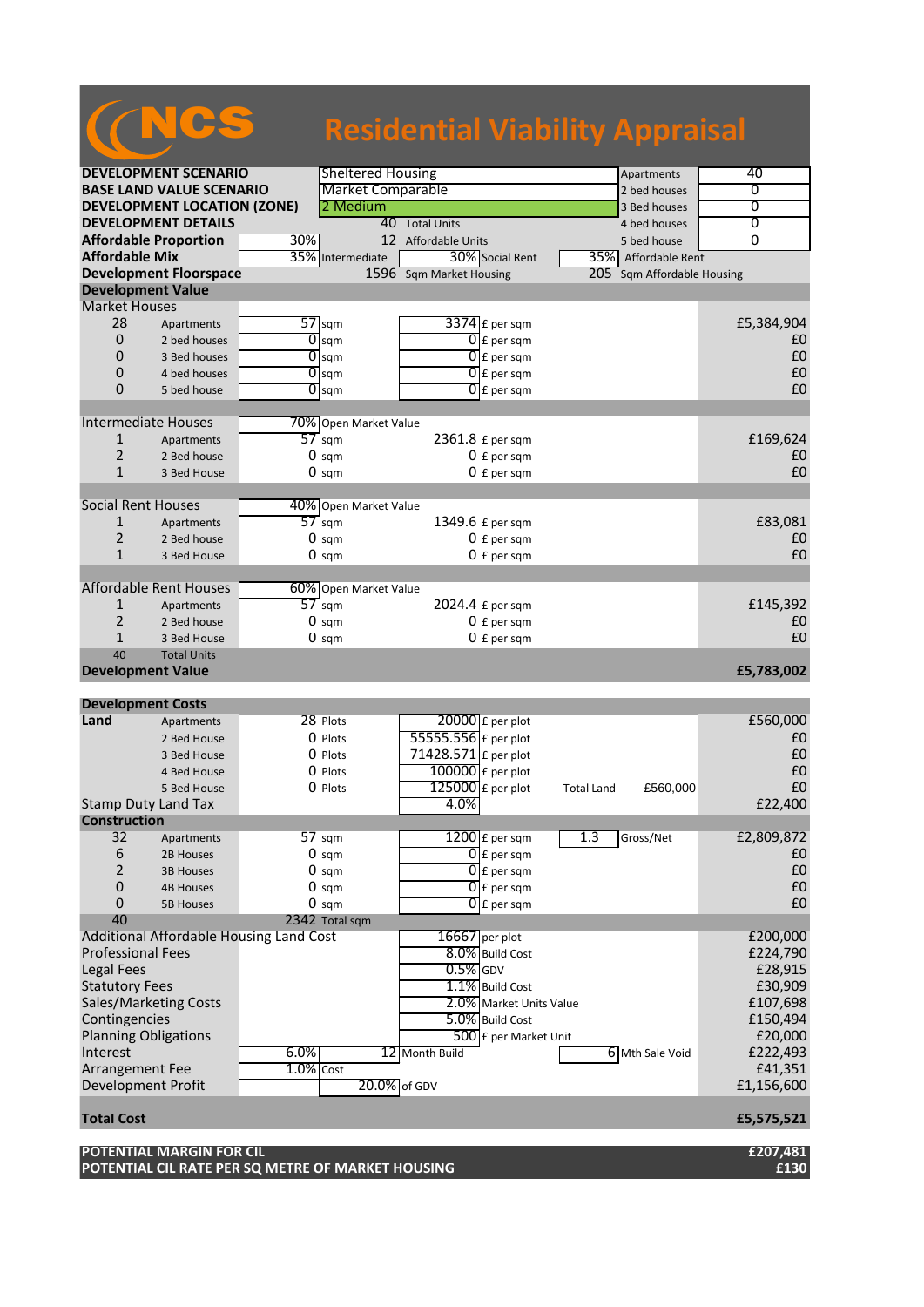|                                |                                                                                      |              |                                          | <b>Residential Viability Appraisal</b> |                          |                   |                            |                    |
|--------------------------------|--------------------------------------------------------------------------------------|--------------|------------------------------------------|----------------------------------------|--------------------------|-------------------|----------------------------|--------------------|
|                                | <b>DEVELOPMENT SCENARIO</b>                                                          |              | <b>Sheltered Housing</b>                 |                                        |                          |                   | Apartments                 | 40                 |
|                                | <b>BASE LAND VALUE SCENARIO</b>                                                      |              | Greenfield                               |                                        |                          |                   | 2 bed houses               | 0                  |
|                                | <b>DEVELOPMENT LOCATION (ZONE)</b>                                                   |              | 3 High                                   |                                        |                          |                   | 3 Bed houses               | $\overline{0}$     |
|                                | <b>DEVELOPMENT DETAILS</b>                                                           |              |                                          | 40 Total Units                         |                          |                   | 4 bed houses               | 0                  |
|                                | <b>Affordable Proportion</b>                                                         | 30%          |                                          | 12 Affordable Units                    |                          |                   | 5 bed house                | $\overline{0}$     |
| <b>Affordable Mix</b>          |                                                                                      |              | 35% Intermediate                         |                                        | 30% Social Rent          |                   | 35% Affordable Rent        |                    |
|                                | <b>Development Floorspace</b>                                                        |              |                                          | 1596 Sqm Market Housing                |                          |                   | 205 Sqm Affordable Housing |                    |
| <b>Development Value</b>       |                                                                                      |              |                                          |                                        |                          |                   |                            |                    |
| <b>Market Houses</b>           |                                                                                      |              |                                          |                                        |                          |                   |                            |                    |
| 28                             | Apartments                                                                           |              | $57$ sqm                                 |                                        | $3655$ $E$ per sqm       |                   |                            | £5,833,380         |
| $\mathbf{0}$<br>$\Omega$       | 2 bed houses                                                                         | 0            | sqm                                      |                                        | $\overline{0}$ E per sqm |                   |                            | £0                 |
| $\mathbf{0}$                   | 3 Bed houses                                                                         |              | $\overline{0}$ sqm                       |                                        | $\overline{0}$ E per sqm |                   |                            | £0<br>£0           |
| $\Omega$                       | 4 bed houses<br>5 bed house                                                          |              | $\overline{O}$ sqm<br>$\overline{O}$ sqm |                                        | $\overline{0}$ E per sqm |                   |                            | £0                 |
|                                |                                                                                      |              |                                          |                                        | $0 \mathsf{E}$ per sqm   |                   |                            |                    |
|                                | <b>Intermediate Houses</b>                                                           |              | 70% Open Market Value                    |                                        |                          |                   |                            |                    |
| $\mathbf{1}$                   | Apartments                                                                           |              | $57$ sqm                                 | 2558.5 £ per sqm                       |                          |                   |                            | £183,751           |
| $\overline{2}$                 | 2 Bed house                                                                          |              | $0 \text{ sqm}$                          |                                        | $0 f per$ sqm            |                   |                            | £0                 |
| $\mathbf{1}$                   | 3 Bed House                                                                          |              | $0 \text{ sqm}$                          |                                        | $0 f per$ sqm            |                   |                            | £0                 |
|                                |                                                                                      |              |                                          |                                        |                          |                   |                            |                    |
| <b>Social Rent Houses</b>      |                                                                                      |              | 40% Open Market Value                    |                                        |                          |                   |                            |                    |
| $\mathbf{1}$                   | Apartments                                                                           |              | $57 \text{ sqm}$                         |                                        | 1462 £ per sqm           |                   |                            | £90,001            |
| 2                              | 2 Bed house                                                                          |              | $0 \text{ sqm}$                          |                                        | $0 f per$ sqm            |                   |                            | £0                 |
| $\mathbf{1}$                   | 3 Bed House                                                                          |              | $0 \text{ sqm}$                          |                                        | $0 f per$ sqm            |                   |                            | £0                 |
|                                |                                                                                      |              |                                          |                                        |                          |                   |                            |                    |
|                                | Affordable Rent Houses                                                               |              | 60% Open Market Value                    |                                        |                          |                   |                            |                    |
| 1                              | Apartments                                                                           |              | $57$ sqm                                 |                                        | 2193 £ per sqm           |                   |                            | £157,501           |
| $\overline{2}$                 | 2 Bed house                                                                          |              | $0 \text{ sqm}$                          |                                        | $0 f per$ sqm            |                   |                            | £0                 |
| $\mathbf{1}$                   | 3 Bed House                                                                          |              | $0 \text{ sqm}$                          |                                        | $0 f per$ sqm            |                   |                            | £0                 |
| 40<br><b>Development Value</b> | <b>Total Units</b>                                                                   |              |                                          |                                        |                          |                   |                            | £6,264,633         |
|                                |                                                                                      |              |                                          |                                        |                          |                   |                            |                    |
| <b>Development Costs</b>       |                                                                                      |              |                                          |                                        |                          |                   |                            |                    |
| Land                           | Apartments                                                                           |              | 28 Plots                                 |                                        | 17700 $E$ per plot       |                   |                            | £495,600           |
|                                | 2 Bed House                                                                          |              | $0$ Plots                                | 49166.667 £ per plot                   |                          |                   |                            | £0                 |
|                                | 3 Bed House                                                                          |              | O Plots                                  |                                        | $63000$ E per plot       |                   |                            | £0                 |
|                                | 4 Bed House                                                                          |              | 0 Plots                                  |                                        | $88200$ £ per plot       |                   |                            | £0                 |
|                                | 5 Bed House                                                                          |              | 0 Plots                                  | $110250$ £ per plot                    |                          | <b>Total Land</b> | £495,600                   | £0                 |
|                                | Stamp Duty Land Tax                                                                  |              |                                          | $3.0\%$                                |                          |                   |                            | £14,868            |
| <b>Construction</b>            |                                                                                      |              |                                          |                                        |                          |                   |                            |                    |
| 32                             | Apartments                                                                           |              | $57 \text{ sqm}$                         |                                        | $1200$ $E$ per sqm       | 1.3               | Gross/Net                  | £2,809,872         |
| 6                              | 2B Houses                                                                            |              | $0 \text{ sqm}$                          |                                        | $\overline{0}$ £ per sqm |                   |                            | £0                 |
| $\overline{2}$                 | <b>3B Houses</b>                                                                     |              | $0 \text{ sqm}$                          |                                        | $[0]$ £ per sqm          |                   |                            | £0                 |
| $\mathbf{0}$                   | <b>4B Houses</b>                                                                     |              | $0 \text{ sqm}$                          |                                        | $\overline{0}$ £ per sqm |                   |                            | £0                 |
| $\mathbf{0}$                   | <b>5B Houses</b>                                                                     |              | $0 \text{ sqm}$                          |                                        | $0$ E per sqm            |                   |                            | £0                 |
| 40                             |                                                                                      |              | 2342 Total sqm                           |                                        |                          |                   |                            |                    |
| <b>Professional Fees</b>       | Additional Affordable Housing Land Cost                                              |              |                                          | 14750 per plot                         |                          |                   |                            | £177,000           |
| <b>Legal Fees</b>              |                                                                                      |              |                                          |                                        | 8.0% Build Cost          |                   |                            | £224,790           |
| <b>Statutory Fees</b>          |                                                                                      |              |                                          | $0.5%$ GDV                             | 1.1% Build Cost          |                   |                            | £31,323<br>£30,909 |
|                                | Sales/Marketing Costs                                                                |              |                                          |                                        | 2.0% Market Units Value  |                   |                            | £116,668           |
| Contingencies                  |                                                                                      |              |                                          |                                        | 5.0% Build Cost          |                   |                            | £149,344           |
| <b>Planning Obligations</b>    |                                                                                      |              |                                          |                                        | 500 £ per Market Unit    |                   |                            | £20,000            |
| Interest                       |                                                                                      | 6.0%         |                                          | 12 Month Build                         |                          |                   | 6 Mth Sale Void            | £215,137           |
| Arrangement Fee                |                                                                                      | $1.0\%$ Cost |                                          |                                        |                          |                   |                            | £40,504            |
| <b>Development Profit</b>      |                                                                                      |              | 20.0% of GDV                             |                                        |                          |                   |                            | £1,252,927         |
|                                |                                                                                      |              |                                          |                                        |                          |                   |                            |                    |
| <b>Total Cost</b>              |                                                                                      |              |                                          |                                        |                          |                   |                            | £5,578,940         |
|                                | <b>POTENTIAL MARGIN FOR CIL</b><br>POTENTIAL CIL RATE PER SQ METRE OF MARKET HOUSING |              |                                          |                                        |                          |                   |                            | £685,694<br>£430   |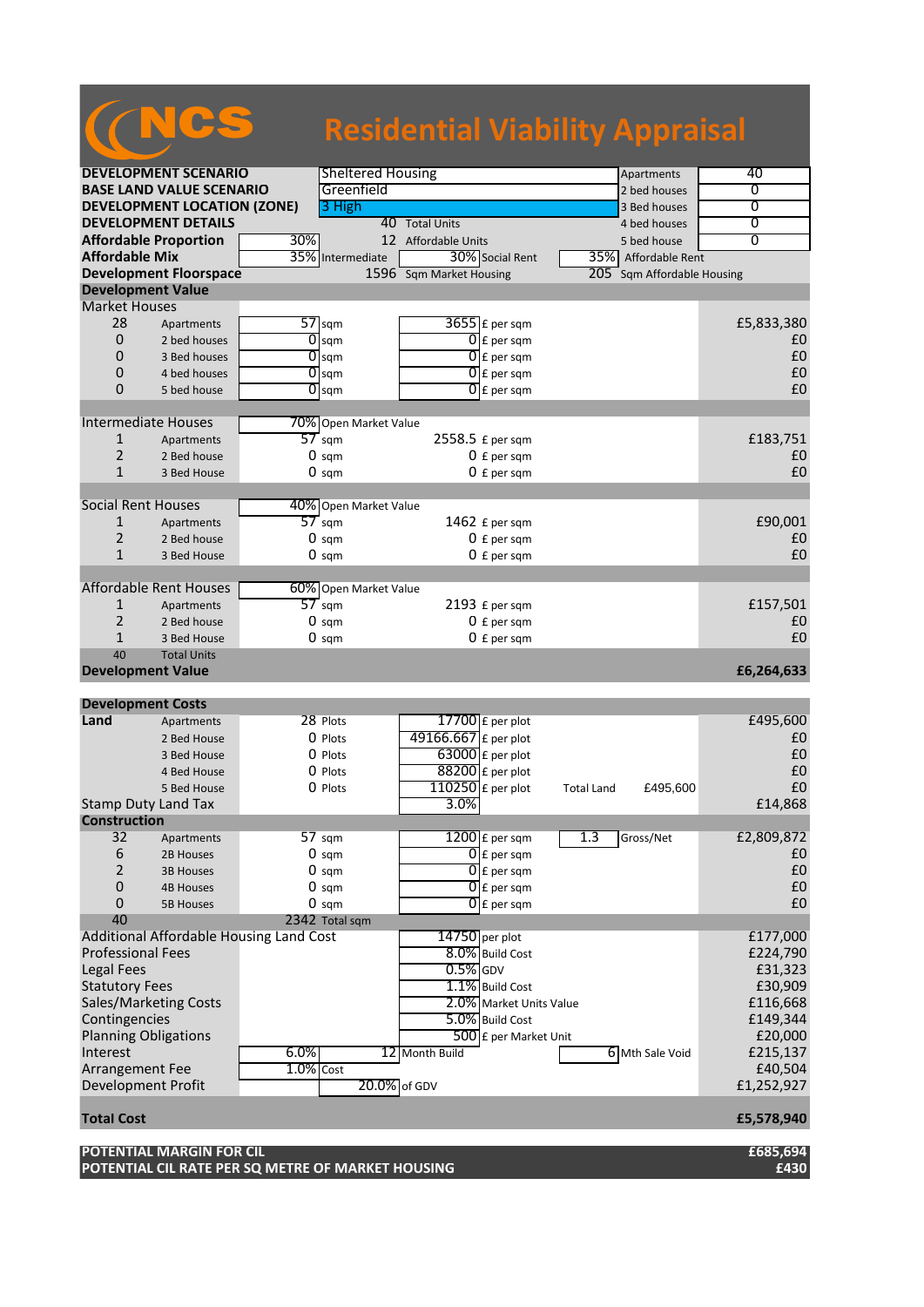|                              |                                         |              |                          | <b>Residential Viability Appraisal</b> |                          |                   |                        |                |
|------------------------------|-----------------------------------------|--------------|--------------------------|----------------------------------------|--------------------------|-------------------|------------------------|----------------|
|                              | <b>DEVELOPMENT SCENARIO</b>             |              | <b>Sheltered Housing</b> |                                        |                          |                   | Apartments             | 40             |
|                              | <b>BASE LAND VALUE SCENARIO</b>         |              | Brownfield               |                                        |                          |                   | 2 bed houses           | 0              |
|                              | <b>DEVELOPMENT LOCATION (ZONE)</b>      |              | 3 High                   |                                        |                          |                   | 3 Bed houses           | $\overline{0}$ |
|                              | <b>DEVELOPMENT DETAILS</b>              |              |                          | 40 Total Units                         |                          |                   | 4 bed houses           | 0              |
| <b>Affordable Proportion</b> |                                         | 30%          |                          | 12 Affordable Units                    |                          |                   | 5 bed house            | $\overline{0}$ |
| <b>Affordable Mix</b>        |                                         | 35%          | Intermediate             |                                        | 30% Social Rent          |                   | 35% Affordable Rent    |                |
|                              | <b>Development Floorspace</b>           |              |                          | 1596 Sqm Market Housing                |                          | 205               | Sqm Affordable Housing |                |
| <b>Development Value</b>     |                                         |              |                          |                                        |                          |                   |                        |                |
| <b>Market Houses</b>         |                                         |              |                          |                                        |                          |                   |                        |                |
| 28                           | Apartments                              |              | $57$ sqm                 |                                        | $3655$ $E$ per sqm       |                   |                        | £5,833,380     |
| 0                            | 2 bed houses                            | 0            | sqm                      |                                        | $\overline{0}$ E per sqm |                   |                        | £0             |
| 0                            | 3 Bed houses                            |              | $\overline{O}$ sqm       |                                        | $\overline{0}$ E per sqm |                   |                        | £0             |
| 0                            | 4 bed houses                            |              | $\overline{0}$ sqm       | 0                                      | £ per sqm                |                   |                        | £0             |
| 0                            | 5 bed house                             |              | $\overline{O}$ sqm       |                                        | $0$ E per sqm            |                   |                        | £0             |
|                              |                                         |              |                          |                                        |                          |                   |                        |                |
| <b>Intermediate Houses</b>   |                                         |              | 70% Open Market Value    |                                        |                          |                   |                        |                |
| $\mathbf{1}$                 | Apartments                              |              | $57$ sqm                 | 2558.5 £ per sqm                       |                          |                   |                        | £183,751       |
| $\overline{2}$               | 2 Bed house                             |              | $0 \text{ sqm}$          |                                        | $0 f per$ sqm            |                   |                        | £0             |
| $\mathbf{1}$                 | 3 Bed House                             |              | $0 \text{ sqm}$          |                                        | $0 f per$ sqm            |                   |                        | £0             |
|                              |                                         |              |                          |                                        |                          |                   |                        |                |
| <b>Social Rent Houses</b>    |                                         |              | 40% Open Market Value    |                                        |                          |                   |                        |                |
| 1                            | Apartments                              |              | $57 \text{ sqm}$         |                                        | 1462 $E$ per sqm         |                   |                        | £90,001        |
| $\overline{2}$               | 2 Bed house                             |              | $0 \text{ sqm}$          |                                        | $0 f per$ sqm            |                   |                        | £0             |
| $\mathbf{1}$                 | 3 Bed House                             |              | $0 \text{ sqm}$          |                                        | $0 f per$ sqm            |                   |                        | £0             |
|                              |                                         |              |                          |                                        |                          |                   |                        |                |
|                              | <b>Affordable Rent Houses</b>           |              | 60% Open Market Value    |                                        |                          |                   |                        |                |
| 1                            | Apartments                              |              | $57$ sqm                 |                                        | 2193 £ per sqm           |                   |                        | £157,501       |
| $\overline{2}$               | 2 Bed house                             |              | $0 \text{ sqm}$          |                                        | $0 f per$ sqm            |                   |                        | £0             |
| $\mathbf{1}$                 | 3 Bed House                             |              | $0 \text{ sqm}$          |                                        | $0 f per$ sqm            |                   |                        | £0             |
| 40                           | <b>Total Units</b>                      |              |                          |                                        |                          |                   |                        |                |
| <b>Development Value</b>     |                                         |              |                          |                                        |                          |                   |                        | £6,264,633     |
| <b>Development Costs</b>     |                                         |              |                          |                                        |                          |                   |                        |                |
| Land                         | Apartments                              |              | 28 Plots                 | 20836 £ per plot                       |                          |                   |                        | £583,408       |
|                              | 2 Bed House                             |              | O Plots                  | 57877.778 £ per plot                   |                          |                   |                        | £0             |
|                              | 3 Bed House                             |              | O Plots                  | 74414.286 £ per plot                   |                          |                   |                        | £0             |
|                              | 4 Bed House                             |              | 0 Plots                  | $104180$ £ per plot                    |                          |                   |                        | £0             |
|                              | 5 Bed House                             |              | 0 Plots                  | $130225$ £ per plot                    |                          | <b>Total Land</b> | £583,408               | £0             |
| Stamp Duty Land Tax          |                                         |              |                          | 4.0%                                   |                          |                   |                        | £23,336        |
| <b>Construction</b>          |                                         |              |                          |                                        |                          |                   |                        |                |
| 32                           | Apartments                              |              | 57 sqm                   |                                        | $1200$ $E$ per sqm       | 1.3               | Gross/Net              | £2,809,872     |
| 6                            | 2B Houses                               |              | $0 \text{ sqm}$          |                                        | $\overline{0}$ £ per sqm |                   |                        | £0             |
| $\overline{2}$               | <b>3B Houses</b>                        |              | $0 \text{ sqm}$          |                                        | $[0]$ £ per sqm          |                   |                        | £0             |
| 0                            | <b>4B Houses</b>                        |              | $0 \text{ sam}$          |                                        | $\overline{0}$ E per sqm |                   |                        | £0             |
| 0                            | <b>5B Houses</b>                        |              | $0 \text{ sqm}$          |                                        | $\overline{O}$ E per sqm |                   |                        | £0             |
| 40                           |                                         |              | 2342 Total sqm           |                                        |                          |                   |                        |                |
|                              | Additional Affordable Housing Land Cost |              |                          | $17363$ per plot                       |                          |                   |                        | £208,360       |
| <b>Professional Fees</b>     |                                         |              |                          |                                        | 8.0% Build Cost          |                   |                        | £224,790       |
| Legal Fees                   |                                         |              |                          | $0.5%$ GDV                             |                          |                   |                        | £31,323        |
| <b>Statutory Fees</b>        |                                         |              |                          |                                        | 1.1% Build Cost          |                   |                        | £30,909        |
| Sales/Marketing Costs        |                                         |              |                          |                                        | 2.0% Market Units Value  |                   |                        | £116,668       |
| Contingencies                |                                         |              |                          |                                        | 5.0% Build Cost          |                   |                        | £150,912       |
| <b>Planning Obligations</b>  |                                         |              |                          |                                        | 500 £ per Market Unit    |                   |                        | £20,000        |
| Interest                     |                                         | $6.0\%$      |                          | 12 Month Build                         |                          |                   | 6 Mth Sale Void        | £225,726       |
| Arrangement Fee              |                                         | $1.0\%$ Cost |                          |                                        |                          |                   |                        | £41,796        |
| <b>Development Profit</b>    |                                         |              | 20.0% of GDV             |                                        |                          |                   |                        | £1,252,927     |
| <b>Total Cost</b>            |                                         |              |                          |                                        |                          |                   |                        | £5,720,026     |
|                              | POTENTIAL MARGIN FOR CIL                |              |                          |                                        |                          |                   |                        | £544,608       |

and the control of the control of

**POTENTIAL CIL RATE PER SQ METRE OF MARKET HOUSING £341**